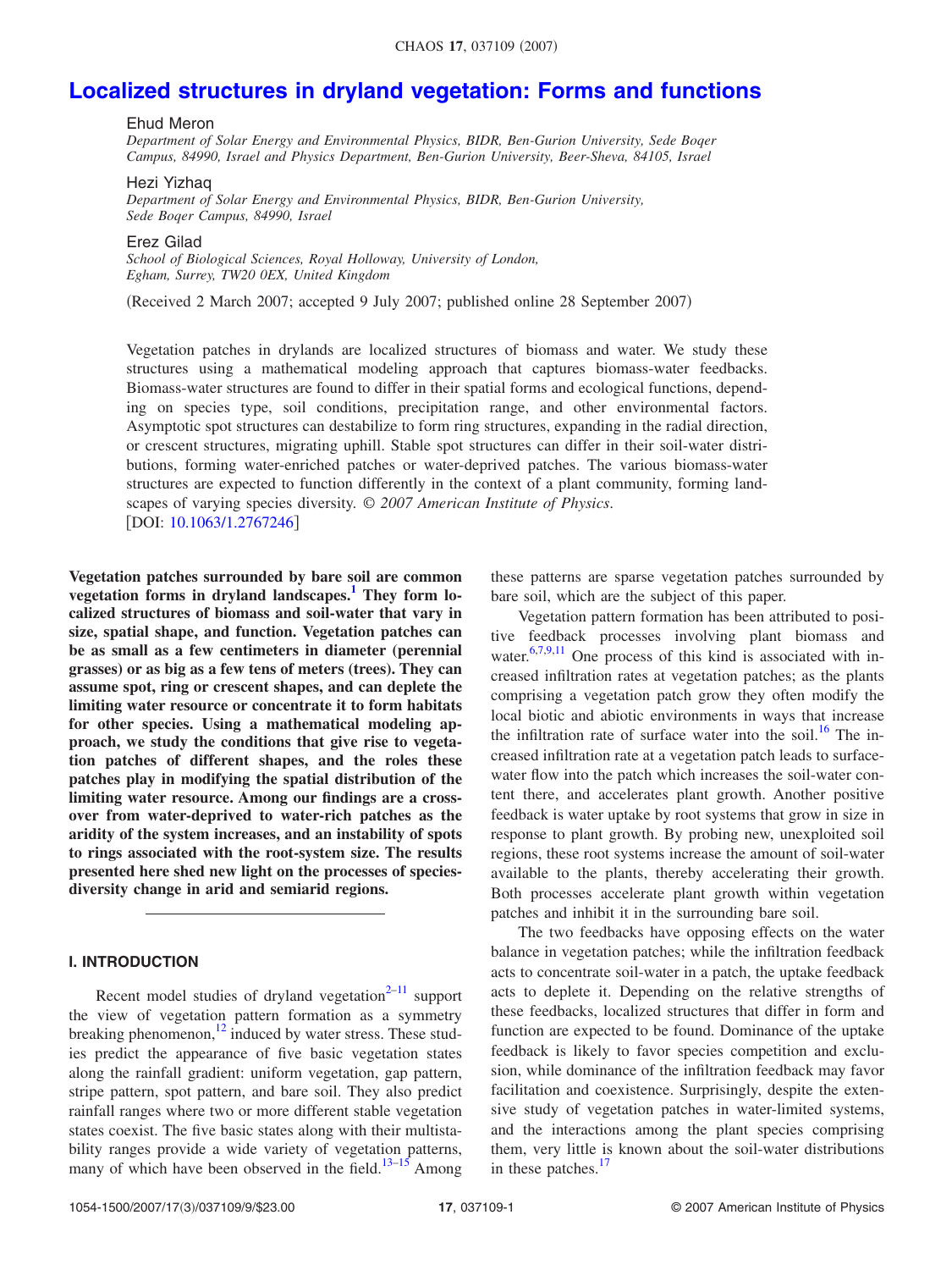<span id="page-1-1"></span>TABLE I. Relations between the nondimensional variables and parameters appearing in Eqs.  $(1)$  $(1)$  $(1)$ – $(4)$  $(4)$  $(4)$  and their dimensional counterparts. The quantities *B* and *W* are the dimensional biomass and soil-water densities in units of  $(kg/m<sup>2</sup>)$ , *H* is the dimensional height of the water layer above ground level in units of mm, and all other dimensional quantities are defined in Table [II.](#page-1-2)

| Quantity           | Scaling       | Quantity                        | Scaling                |
|--------------------|---------------|---------------------------------|------------------------|
| $\boldsymbol{h}$   | B/K           | $\boldsymbol{p}$                | $\Lambda P/MN$         |
| w                  | $\Lambda$ W/N | $\delta_b$                      | $D_B/MS_0^2$           |
| h                  | $\Lambda H/N$ | $\delta_{\scriptscriptstyle W}$ | $D_W/MS_0^2$           |
| $\boldsymbol{q}$   | O/K           | $\delta_h$                      | $D_H N/M\Lambda S_0^2$ |
| $\boldsymbol{\nu}$ | N/M           |                                 | $\Lambda Z/N$          |
| $\alpha$           | A/M           | ρ                               | R                      |
| $\eta$             | EK            | t                               | MT                     |
| $\gamma$           | $\Gamma K/M$  | $\mathbf x$                     | $X/S_0$                |

In this paper we use a mathematical modeling approach to study biomass and soil-water distributions associated with vegetation patches of a single plant species. We study the relative strength of the infiltration and uptake feedbacks at various environmental conditions and discuss the implications of the resulting water-biomass distributions on ecosystem engineering, species diversity, and desertification. This is a synthetic review of earlier results,  $9-11,18$  $9-11,18$  $9-11,18$  complemented by new results related to patch-form instabilities.

# **II. A DYNAMIC MODEL FOR WATER-LIMITED VEGETATION**

In earlier studies $9,11$  $9,11$  we developed model equations to describe vegetation dynamics in water-limited systems. The model equations in nondimensional form are

<span id="page-1-0"></span>
$$
b_t = G_b b(1 - b) - b + \delta_b \nabla^2 b,
$$
  
\n
$$
w_t = \mathcal{I}h - \nu(1 - \rho b)w - G_w w + \delta_w \nabla^2 w,
$$
  
\n
$$
h_t = p - \mathcal{I}h + \delta_h \nabla^2 h^2 + 2\delta_h \nabla h \cdot \nabla \zeta + 2\delta_h h \nabla^2 \zeta,
$$
\n(1)

where  $b(\mathbf{x},t)$  represents the areal density of overground vegetation biomass,  $w(\mathbf{x}, t)$  represents the areal soil-water density, and  $h(\mathbf{x},t)$  is the height of a thin water layer above the ground level described by a prescribed topography function  $\zeta(\mathbf{x})$  [where  $\mathbf{x} = (x, y)$ ]. The relations between the nondimensional quantities appearing in  $(1)$  $(1)$  $(1)$  and their dimensional counterparts are given in Table [I.](#page-1-1) The definitions of the latter and their units are given in Table [II.](#page-1-2) Noteworthy is the nondimensional precipitation parameter *p*, which shows the equivalence of increasing the precipitation rate *P* and decreasing the biomass-loss rate *M*. Depending on the plant life-form to be considered we will assume constant or timeperiodic forms for the precipitation parameter, representing mean annual rainfall rate or seasonal rainfall variations.

The model captures various feedback processes involving biomass growth, root augmentation, water uptake, and water evaporation, as described below.<sup>19</sup> The relative strengths of these processes determine the forms and functions of localized vegetation patches.

*Infiltration feedback*. This is a positive feedback between biomass and water due to increased infiltration rates of sur-

<span id="page-1-2"></span>TABLE II. Definitions of dimensional model quantities and their units.

| Parameter        | Units                                  | Description                                                                                       |
|------------------|----------------------------------------|---------------------------------------------------------------------------------------------------|
| Κ                | $\text{kg/m}^2$                        | Maximum standing biomass                                                                          |
| Q                | $\text{kg/m}^2$                        | Biomass reference value beyond<br>which infiltration rate under a patch<br>approaches its maximum |
| $\overline{M}$   | $\rm yr^{-1}$                          | Rate of biomass loss due to mortality<br>and disturbances                                         |
| A                | $yr^{-1}$                              | Infiltration rate in fully vegetated soil                                                         |
| Ν                | $\rm yr^{-1}$                          | Soil-water evaporation rate                                                                       |
| E                | $(kg/m^2)^{-1}$                        | Relative root's extension per unit<br>biomass density                                             |
| Λ                | $(kg/m^2)^{-1}$ yr <sup>-1</sup>       | Biomass growth rate per unit<br>soil-water density                                                |
| Г                | $(\text{kg/m}^2)^{-1} \text{ yr}^{-1}$ | Soil-water consumption rate per unit<br>biomass density                                           |
| $D_R$            | $m^2/yr$                               | Seed dispersal coefficient                                                                        |
| $D_{W}$          | $m^2/yr$                               | Transport coefficient for soil water                                                              |
| $D_H$            | $m^2$ /yr $(kg/m^2)^{-1}$              | Bottom friction coefficient between<br>surface water and ground surface                           |
| $S_0$            | m                                      | Minimal root length                                                                               |
| Z(X)             | mm                                     | Topography function                                                                               |
| $\boldsymbol{P}$ | $\text{kg/m}^2 \text{ yr}^{-1}$        | Precipitation rate                                                                                |
| R                |                                        | Evaporation reduction due to shading                                                              |
| f                |                                        | Infiltration contrast between bare soil<br>and vegetated soil                                     |

face water into the soil in vegetation patches. The feedback is captured by the following terms in the model equations: (a) the term  $\mathcal{I}h$  in the equation for *w*, where the infiltration rate  $\mathcal I$  is given by  $2^0$ 

$$
\mathcal{I}(\mathbf{x},t) = \alpha \frac{b(\mathbf{x},t) + qf}{b(\mathbf{x},t) + q},\tag{2}
$$

(b) the water-dependent biomass growth rate,  $G_b$  [see Eq.  $(3)$  $(3)$  $(3)$ ], and  $(c)$  the water flow terms in the equation for *h*, parameterized by the nondimensional friction coefficient  $\delta_h$ . A typical form of  $I$  is shown in Fig. [1.](#page-1-3) For  $f < 1$ , the infiltration rate increases monotonically with the biomass density. As a result, higher biomass densities imply higher soilwater densities and therefore higher biomass-growth rates. The strength of this feedback can be controlled by the pa-

<span id="page-1-3"></span>

FIG. 1. The infiltration rate  $I$  as a function of biomass density  $b$ . The infiltration contrast between bare and vegetated soil is quantified by the parameter *f*, where  $0 < f < 1$ ; when  $f = 1$  the contrast is zero and when *f*  $=0$  the contrast is maximal. Note the weak dependence of the infiltration rate on biomass for  $b \gg q$ . Reprinted from Ref. [11.](#page-8-2) Copyright (2007), with permission from Elsevier.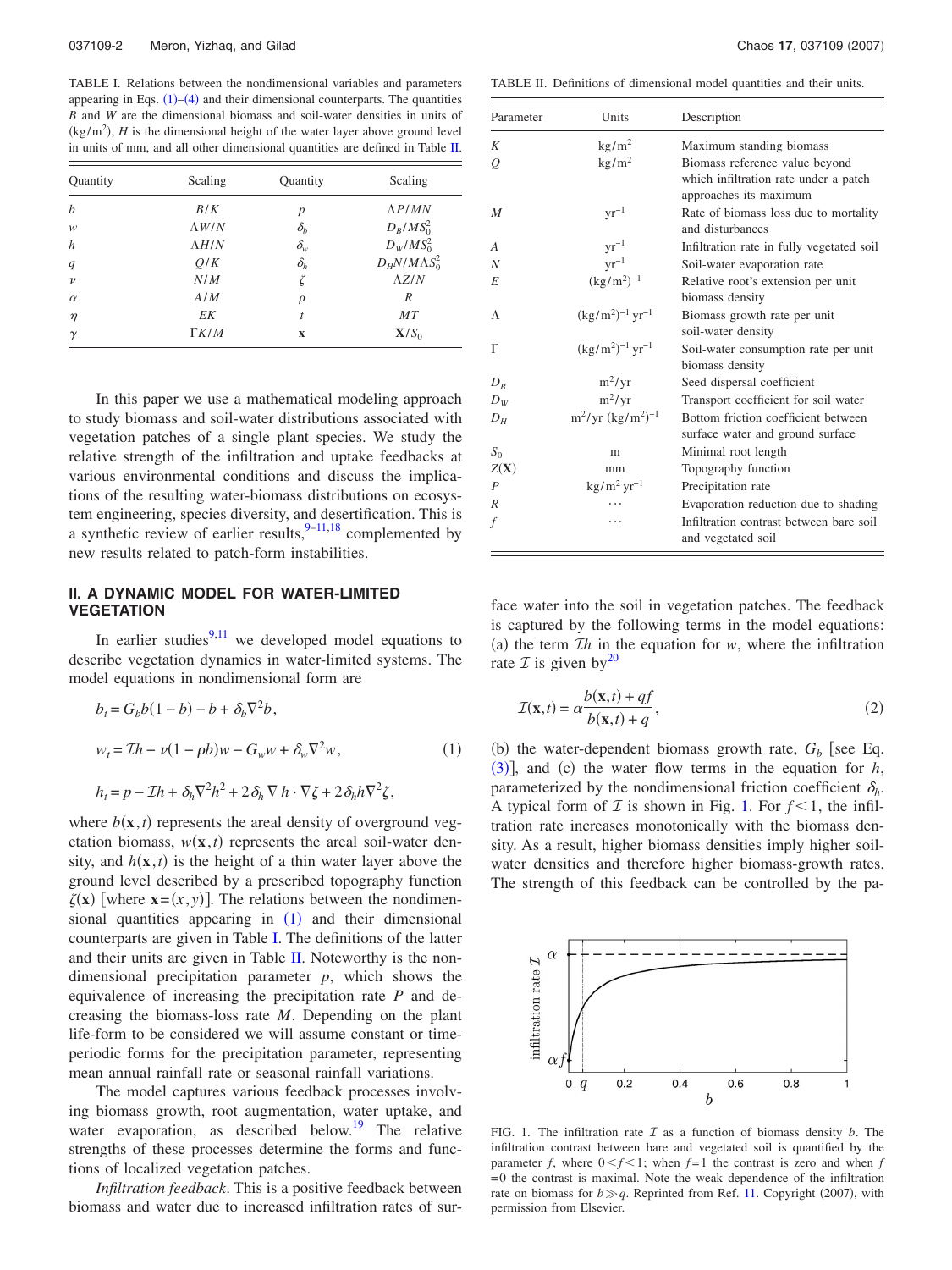rameter *f*. Lower values of *f*, modeling, e.g., the existence of biogenic crusts, $^{21}$  correspond to lower infiltration rates in bare soil relative to the infiltration rates in vegetation patches. This infiltration contrast increases the surface water flow towards the vegetation patches, and thereby strengthens the infiltration feedback.

*Root-augmentation feedback*. This is a positive feedback between the overground biomass and the underground roots. As the plant grows its root system extends in size and probes new soil regions where water can be taken up. As a result the amount of water available to the plant increases and the plant grows even further. This feedback is captured by the nonlinear and nonlocal form of the biomass growth rate

<span id="page-2-0"></span>
$$
G_b(\mathbf{x},t) = \nu \int_{\Omega} g(\mathbf{x}, \mathbf{x}',t) w(\mathbf{x}',t) d\mathbf{x}',
$$
  

$$
g(\mathbf{x}, \mathbf{x}',t) = \frac{1}{2\pi} \exp\left[-\frac{|\mathbf{x} - \mathbf{x}'|^2}{2(1 + \eta b(\mathbf{x},t))^2}\right],
$$
 (3)

where the integration is over the entire physical domain  $\Omega$ . The Gaussian kernel *g* represents the root system whose size (width of the Gaussian) grows as the biomass density *b* grows. The strength of this feedback is quantified by the parameter  $\eta$ ; the larger  $\eta$  the stronger the feedback. Larger  $\eta$ values represent species that allocate more resources to root growth.

*Uptake feedback*. This is a negative feedback between biomass and water due to water-uptake by the plant's roots. The depletion of soil-water at any given point is due to all plants whose roots extend to this point. The feedback is captured by the term  $-G_ww$  in the equation for *w*, where the water consumption rate,  $G_w$ , increases with the biomass density according to

<span id="page-2-1"></span>
$$
G_w(\mathbf{x},t) = \gamma \int_{\Omega} g(\mathbf{x}', \mathbf{x},t) b(\mathbf{x}',t) d\mathbf{x}'. \tag{4}
$$

*Shading feedback*: This is a positive feedback between biomass and soil-water due to reduced evaporation at vegetation patches. The feedback is captured by the biomass dependence of the evaporation term,  $-v(1-\rho b)w$ , in the equation for *w*. Unlike the infiltration feedback, the increase of soilwater content under a vegetation patch does not involve the depletion of soil-water from the surroundings of the patch.

#### **III. EXTENDED VEGETATION STATES**

We consider in this section solutions of Eqs.  $(1)$  $(1)$  $(1)$ – $(4)$  $(4)$  $(4)$  for constant values of the precipitation parameter *p*, representing mean annual rainfall rates. This approximation is valid for species such as woody plants whose growth-time scales are much longer than a year. The simplest solutions describe a stationary uniform bare-soil state and a stationary uniform-vegetation state, denoted in Fig. [2](#page-2-2) by  $\beta$  and  $\mathcal{V}$ , respectively.

The bare soil solution is given by  $b=0$ ,  $w=p/v$ , and *h*  $=p/\alpha f$ . It is linearly stable for  $p \leq p_c = 1$  and it loses stability at  $p=1$  to uniform perturbations.<sup>11,[22](#page-8-15)</sup> The uniform vegetation solution, V, exists for  $p > p_c = 1$  in the case of a supercritical bifurcation and for  $p > p_1$  (where  $p_1 < 1$ ) in the case of a

<span id="page-2-2"></span>

FIG. 2. Solution branches for the biomass and soil-water densities along the low end of the precipitation axis. The branches  $B$  and  $V$  denote, respectively, bare-soil and uniform-vegetation solutions. The branch  $S$  denotes a spotpattern solution. In panel (a) it denotes the amplitude of the biomass density, while in panel (b) it denotes the soil-water density at the center of a biomass spot. The figure shows the coexistence range,  $p_0 < p < p_c$ , of stable spotpattern and bare-soil solutions, and illustrates the occurrence of a catastrophic shift (see arrow) as the precipitation drops below  $p_0$ . The S branch was calculated by numerical integration of the model equations Eqs. ([1](#page-1-0))–([4](#page-2-1))]. Parameters:  $f=0.1$ ,  $v=\delta_w=3.333$ ,  $\alpha=33.333$ ,  $q=0.05$ ,  $\delta_h$ =333.333,  $\eta_1$ =3.5,  $\gamma_1$ =16.667,  $\rho_1$ =0.95, and  $\delta_b$ =0.033.

subcritical bifurcation. It is stable, however, only beyond another threshold,  $p=p_2>p_1$  (outside the range shown in Fig.  $2$ ).

As  $p$  is decreased below  $p_2$  the uniform vegetation solution, V, loses stability to nonuniform perturbations in a finite wave number (Turing-type) instability. These perturbations grow to form extended pattern states. The following sequence of basic pattern states has been found at decreasing precipitation values for plane topography: $\frac{9,11}{1}$  $\frac{9,11}{1}$  $\frac{9,11}{1}$  hexagonal gap patterns, stripe patterns, and hexagonal spot patterns. The  $S$ branch in Fig. [2](#page-2-2) shows the amplitude of the spot-pattern solution. Note the bistability range,  $p_0 < p < p_c$ , of bare-soil  $(B)$  and spot-pattern  $(S)$  solutions. Bistability ranges exist for any other consecutive pair of states along the precipitation axis: spots and stripes, stripes and gaps, and gaps and uniform vegetation.

# **IV. LOCALIZED BIOMASS-WATER STRUCTURES**

Localized structures often appear in bistability ranges of extended states.<sup>23</sup> Here we focus on the range  $p_0 < p < p_c$ , where spot patterns and bare soil are both stable solutions of Eqs.  $(1)$  $(1)$  $(1)$ – $(4)$  $(4)$  $(4)$ . We take the precipitation parameter *p* to be a constant representing the mean annual rainfall rate. This restricts our consideration to plant species (e.g., woody) whose growth time scales are long in comparison to the seasonal time scale.

In the bistability range,  $p_0 < p < p_c$ , we numerically find localized spot solutions representing isolated spot-like veg-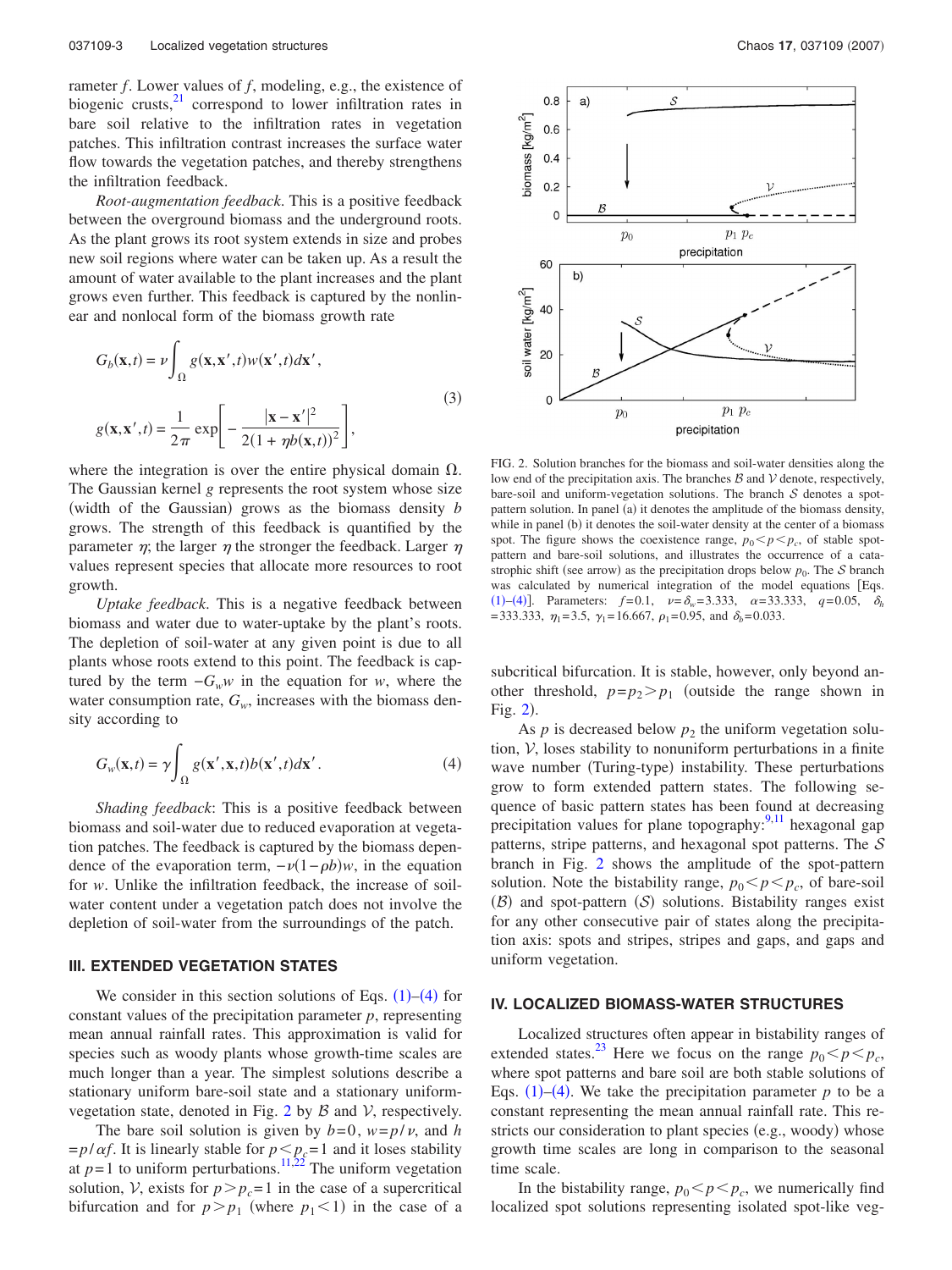<span id="page-3-0"></span>

FIG. 3. Spot-like vegetation patches in the field (a) and as obtained by numerically solving Eqs.  $(1)$  $(1)$  $(1)$ – $(4)$  $(4)$  $(4)$   $(b)$ ,  $(c)$ . Shown in  $(a)$  are patches of Urginea maritima observed in the Negev desert (80 mm/yr). (Photography by E. Meron.) Patch sizes are of the order of 40 cm. The spot solutions in (b) and (c) describe localized structures of biomass and soil water, respectively. Dark shades of gray represent high biomass or soil-water densities. Parameters (b), (c):  $P = 75$  mm/yr and all other parameters are as in Fig. [2.](#page-2-2) Domain sizes in (b), (c) are  $7.5 \times 7.5$  m<sup>2</sup>.

etation patches in an otherwise bare-soil area. A solution representing such patches is shown in Figs.  $3(b)$  $3(b)$  and  $3(c)$ . Fig-ure [3](#page-3-0)(a) shows a spot-like patch of *Urginea maritima* observed in the Negev desert. The stability of a localized spot structure stems from the depletion of the water resource in the immediate vicinity of the spot [see Fig.  $3(c)$  $3(c)$ ] which prevents its further expansion. Contributing to this depletion process are the infiltration, root-augmentation, and uptake feedbacks. These feedbacks, together with the shading feedback, also determine the water balance within the spot, or under the vegetation patch it represents. In the following we study how this water balance is affected by species traits and by environmental changes.

Of the four feedbacks, the infiltration and shading feedbacks act to increase the soil-water content in a spot, whereas the uptake and root-augmentation feedbacks act to decrease it. Figure [4](#page-3-1) shows the biomass and soil-water distributions in and around localized spot structures of species characterized by different values of the parameter  $\eta$ , which controls the strength of the root-augmentation feedback. When the rootaugmentation feedback is strong (large  $\eta$ ) the soil-water density in the spot and its vicinity is lower than in bare soil Fig.  $4(a)$  $4(a)$ ]. This solution represents a water-deprived patch, resulting from the high water-uptake by the large root systems in the patch. The water balance is inverted when the rootaugmentation feedback is sufficiently weak (small  $\eta$ ); the

<span id="page-3-1"></span>

FIG. 4. Spatial profiles of the variables *b* and *w* as affected by the parameter that controls the root-augmentation feedback,  $\eta$ . The profiles are cross sections of two-dimensional spot solutions of the model Eqs.  $(1)$  $(1)$  $(1)$ – $(4)$  $(4)$  $(4)$ . The horizontal dotted lines denote the soil-water density at bare soil. A strong rootaugmentation feedback ( $\eta$ =5.5) results in soil-water depletion (a). A weak root-augmentation feedback  $(\eta=2)$ , and sufficiently strong infiltration feedback, leads to soil-water concentration (b). The domain size is 5 m. Values of all other parameters are as in Fig. [2](#page-2-2) with  $p=0.5$  (75 mm/yr).

soil-water density in the spot area is larger than in bare soil [Fig.  $4(b)$  $4(b)$ ], and the solution represents a water-enriched patch.

Water-enriched patches are obtained for small- $\eta$  species (compact root systems) and small  $f$  values, representing strong infiltration contrasts between bare soil and vegetation patches (e.g.,  $f=0.1$  in Fig. [4](#page-3-1)). Such a situation is often realized in nature when the bare soil is covered by a biological crust. $^{21}$  What would be the effect of a disturbance that increases *f*, e.g., by removing the fragile crust? As Fig. [5](#page-4-0) demonstrates, the general effect, at least for sufficiently high *f* values, is reduced soil-water content in the patch area because of increased infiltration in the surrounding bare soil. The strength of the root-augmentation feedback, however, is of critical importance. If this feedback is not strong enough (i.e.  $\eta$  large enough) a critical value,  $f = f_c$ , exists, beyond which the localized structure collapses to zero [down arrow in Fig.  $5(a)$  $5(a)$ ]. A tradeoff therefore exists between the capability of a vegetation patch to concentrate the water resource and its resilience to disturbances.

Another possible consequence of increasing *f* from very low values is a change in the soil-water distribution in the patch area from a ringlike shape, where the highest density is at the patch periphery, to a spot-like shape, where the highest density is at the center of the patch. Such a change is seen in the small  $f$  range of Fig.  $5(b)$  $5(b)$ . The mechanism of this change is related to the area occupied by the biomass spot (vegetation patch) which decreases as  $f$  increases. Bigger patches contain more individuals that compete for the water resource. The competition is strongest at the patch center and therefore acts to deplete the soil-water content there more than in other points of the patch. In addition, surface water flowing from the patch surrounding infiltrate mostly at the patch periphery, thereby increasing the soil-water content there as compared with the patch center.

A different type of environmental change, that may affect the water balance within a spot structure, is a precipitation downshift, such as a prolonged drought. As Fig. [6](#page-4-1) demonstrates, at high precipitation rates  $(p > p_f)$  the soil-water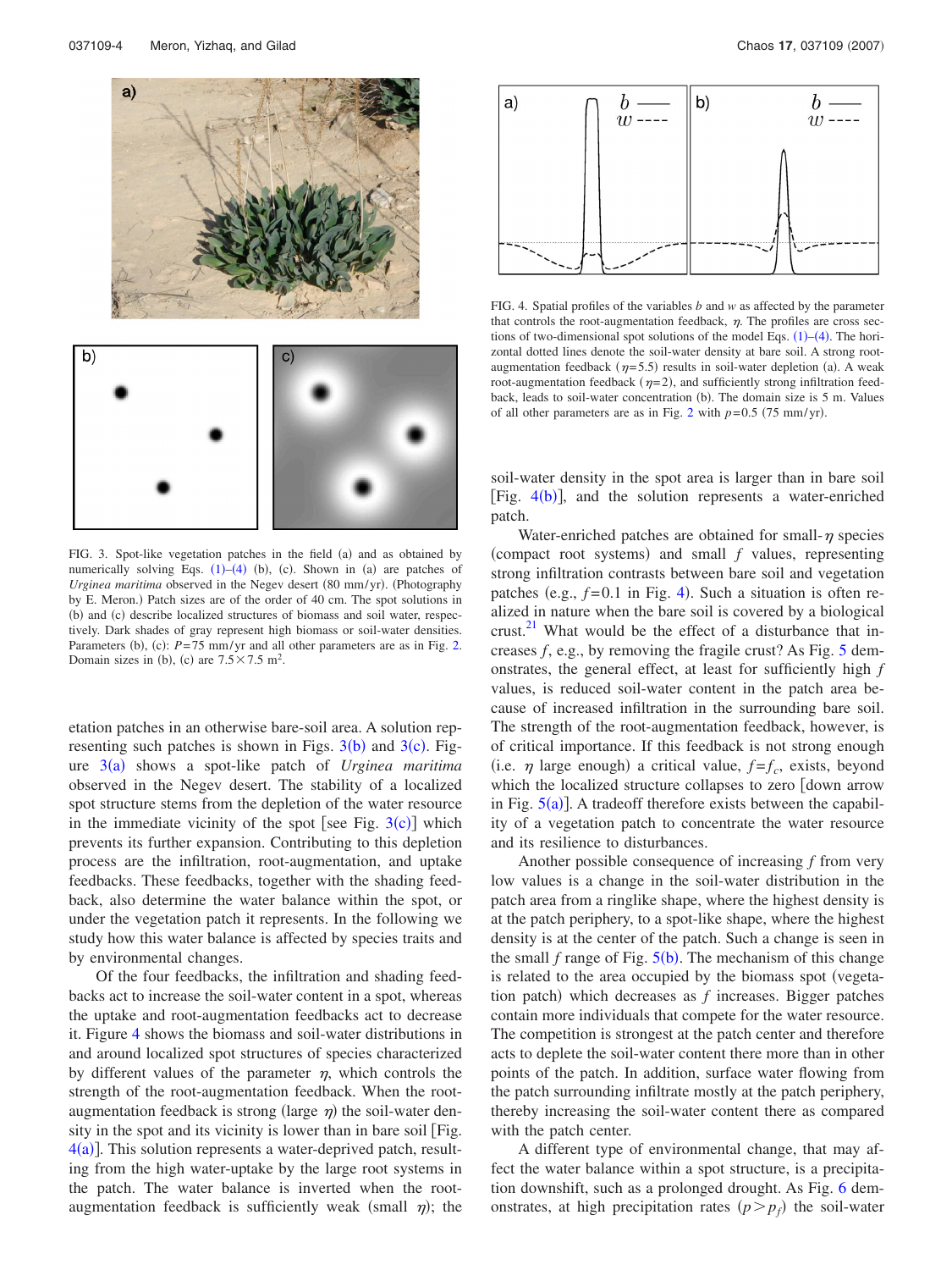<span id="page-4-0"></span>

FIG. 5. Model calculations showing the effects of soil disturbances on spotlike vegetation patches. (a) The maximal soil-water density under a patch at increasing values of  $f$  (modeling e.g., gradual crust removal) for species characterized by  $\eta=2$  (dashed line) and  $\eta=3.5$  (solid line). The lower- $\eta$ species concentrates more water but is not resilient to strong disturbances  $(f > f_c)$ . The higher- $\eta$  species is resilient to strong disturbances but loses the capability to concentrate soil-water when the disturbance is too strong *f*  $>f_e$ ). (b) Spatial profiles of *b* and *w* at increasing *f* values. In the small *f* range a ring-shape water distribution  $(f=0.04)$  changes into a spot-shape distribution  $(f=0.12)$  $(f=0.12)$  $(f=0.12)$ . Parameters are as in Fig. 2 with  $p=0.5$  (75 mm/yr). Reprinted [panel (a)] from Ref. [11.](#page-8-2) Copyright (2007), with permission from Elsevier.

density in the spot and its vicinity is lower than in bare soil, while at low precipitation rates  $(p < p_f)$  the soil-water density in the spot is higher than in bare soil. The mechanism of this crossover from water-deprived to water-enriched patches as a result of a precipitation downshift is again related to the patch size. At lower precipitation rates the patches are smaller, thus having fewer water-consuming plant individuals in any area element of the patch. The infiltration rate, on the other hand, is hardly reduced because of the weak dependence of the infiltration rate on biomass for grown-up plants  $(see Fig. 1).$  $(see Fig. 1).$  $(see Fig. 1).$ 

Changes in patch structures, from water-deprived to water-enriched patches, or from ring-shape to spot-shape water distributions, have important implications for interspecific plant interactions and species diversity changes, as discussed in Sec. VI.

# **V. INSTABILITY TO RING AND CRESCENT STRUCTURES**

Another common patch form observed in nature is the ring[.24](#page-8-17)[–26](#page-8-18) Figure [7](#page-4-2) shows examples of ring-shape patches formed by different plant species in water-limited systems. Under what conditions do ringlike patches appear and how are these structures related to spot-like patches? In this section we use the model Eqs.  $(1)$  $(1)$  $(1)$ – $(4)$  $(4)$  $(4)$  to study ring and crescent-like patch forms. Since rings have been observed with species spanning a wide range of growth rates, including fast growing herbaceous species, we study these

<span id="page-4-1"></span>

FIG. 6. A transition from water-deprived to water-enriched patches as a result of a precipitation down shift. The lines  $\beta$  and  $\delta$  in panel (a) show, respectively, the soil-water density in bare soil and the maximal soil-water density in a spot structure as functions of the precipitation rate *p*. Above (below) a crossover point,  $p = p_f$ , the water content in a spot structure is lower (higher) than in bare soil. Panels (b) and (c) show spatial profiles of *b* and *w* at precipitation rates below (187.5 mm/yr) and above (480 mm/yr) the crossover point  $p_f$ =0.504 which corresponds to 378 mm/yr. Parameters:  $\nu = \delta_w = 1.667$ ,  $\alpha = 16.667$ ,  $q = 0.05$ ,  $f = 0.1$ ,  $\delta_h = 416.667$ ,  $\eta = 3.5$ ,  $\gamma = 2.083$ ,  $\rho$  $=0.95, \delta_{\iota}=0.0167.$ 

<span id="page-4-2"></span>

FIG. 7. Ring patterns in nature. (a) Mixture of rings and spots of Poa bulbosa observed in the Northern Negev (250 mm/yr). (b) A ring of Asphodelus ramosus observed in the Negev desert (170 mm/yr). (c) A ring of Urginea maritima observed in Wadi Rum, Jordan (50 mm/yr). Photography by J. von Hardenberg (a) and H. Yizhaq (b), (c). Reprinted from Ref. [18.](#page-8-11) Copyright (2007), with permission from Elsevier.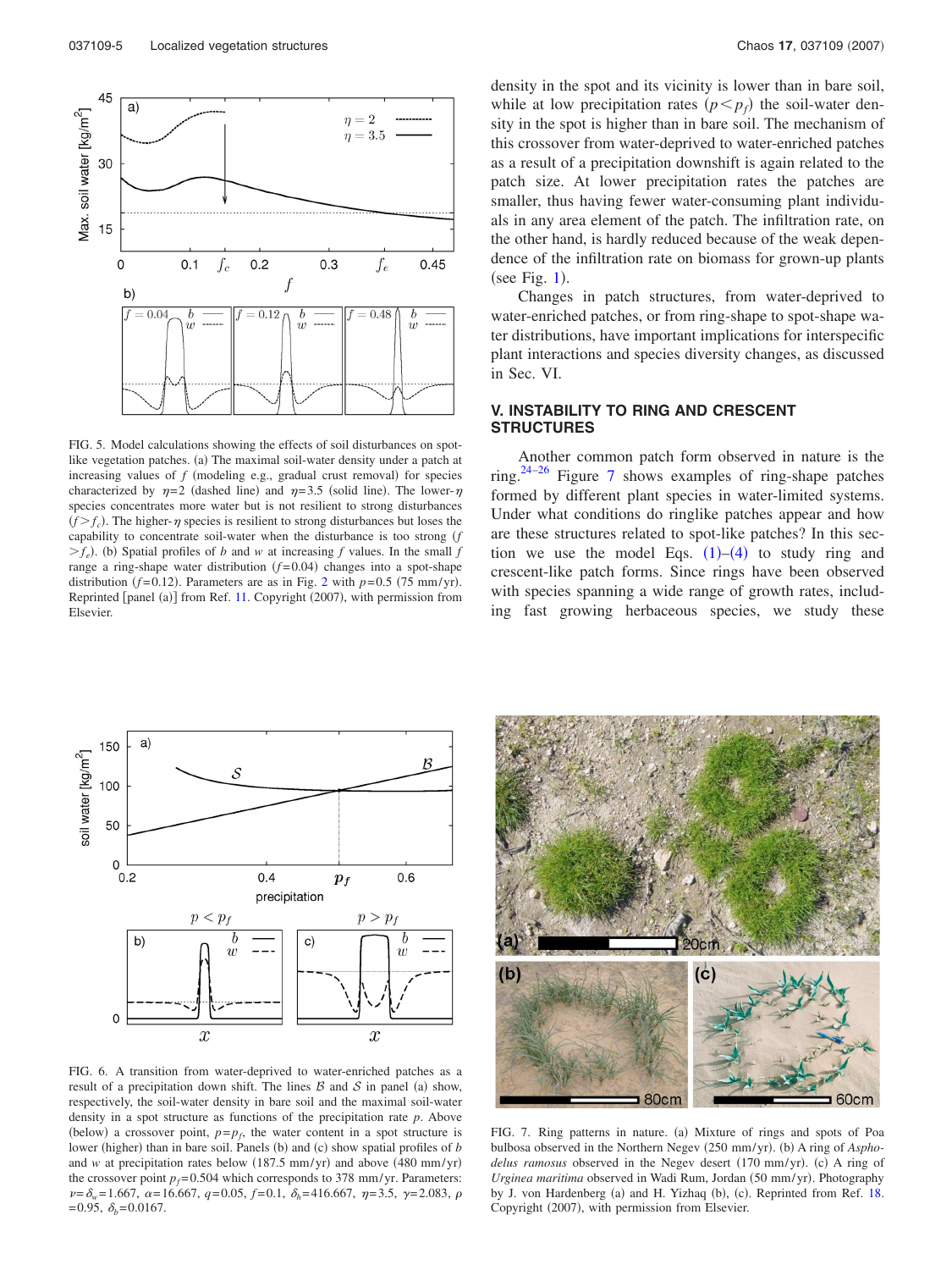<span id="page-5-0"></span>

FIG. 8. Model calculations showing a transition from spots to rings as the lateral augmentation of the roots per unit biomass growth,  $\eta$ , decreases. The small insets show typical patch forms (at dimensional time  $t = 50$  years): spots at large  $\eta$ , latent rings at intermediate  $\eta$ , and visible rings at small  $\eta$ . The spots and latent rings are asymptotic forms while visible rings keep expanding. The larger inset shows a log-log plot supporting the scaling relation  $\Delta \sim (\eta_c - \eta)^2$ , where  $\eta_c = 4.8$ . Parameters: *p*=0.88 (220 mm/yr), *v*  $=4$ ,  $\alpha = 160$ ,  $q = 0.05$ ,  $\rho = 1$ ,  $\gamma = 5$ ,  $f = 0.1$ ,  $\delta_b = 0.02$ ,  $\delta_w = 2$ ,  $\delta_h = 200$ . Reprinted from Ref. [18.](#page-8-11) Copyright (2007), with permission from Elsevier.

questions using the model Eqs.  $(1)$  $(1)$  $(1)$ – $(4)$  $(4)$  $(4)$  with time-periodic precipitation rates,  $p(t)$ , representing seasonal rainfall variations. Specifically, a square-wave form, representing a fourmonth rainy period followed by an eight-month dry period, is chosen for  $p(t)$ .

To quantify the difference between spots and rings we introduce "ring index"<sup>18</sup> defined as

$$
\Delta = \frac{b_{\text{max}} - b_{\text{core}}}{b_{\text{max}}},\tag{5}
$$

where  $b_{\text{max}}$  stands for the maximal biomass density in the patch and  $b_{\text{core}}$  for the biomass density in the patch center. The value  $\Delta = 0$  corresponds to a spot-like patch, where the maximal biomass density occurs at the core of the patch,  $\Delta$ =1 corresponds to a visible biomass ring *(b<sub>core</sub>*=0), and intermediate values,  $0<\Delta<1$ , represent latent rings.

Since spot structures appear to be stabilized by the depletion of soil-water in the spot's surroundings, we chose to vary the parameter  $\eta$  which controls the root-system size and thus the water uptake in the vicinity of the spot. Figure [8](#page-5-0) shows a graph of the ring index  $\Delta$  as a function of  $\eta$ . At large  $\eta$  values the ring index vanishes, indicating the prevalence of stable spots. At small  $\eta$  values the ring index approaches unity, indicating the prevalence of visible rings. In between there is an  $\eta$  range of latent rings.

To better quantify the behavior near the transition point,  $\eta = \eta_c$ , from spots to latent rings we consider the core region where the biomass density can be expanded as  $b(r)=b_{\text{core}}$  $+a_2(\eta_c-\eta)r^2-a_4r^4+\cdots$ . Here, *r* is the radial coordinate and  $a_2$ ,  $a_4$  are constants. A simple calculation shows that the ring index scales with the distance,  $\eta_c - \eta$ , from the transition point like  $\Delta \sim (\eta_c - \eta)^2$ , whereas the ring radius scales like  $R \sim (\eta_c - \eta)^{1/2}$ . The log-log plot inset in Fig. [8](#page-5-0) supports these scaling relations. The scaling form for *R* is typical of instability phenomena. Numerical studies indeed show that small

<span id="page-5-1"></span>

FIG. 9. Transects of two-dimensional spatial distributions of biomass and soil-water density for (a) a stationary spot solution ( $\eta$ =3.2), and (b) an expanding ring solution ( $\eta$ =1.6). Dimensional time is *t*=50 years and all other parameters are as in Fig. [8.](#page-5-0)

perturbations about spot solutions decay in time when  $\eta$  $>\eta_c$  but grow to form latent rings when  $\eta < \eta_c$ .

These results suggest the following mechanism of ring formation from small growing spots. A plant species characterized by a sufficiently large  $\eta$ , will deplete the soil-water density at the forefront of the growing spot to a level at which the spot can no longer expand, thus forming an asymptotic spot-like structure. In contrast, a small- $\eta$  species, having a lower uptake rate, can keep expanding. The increased water stress at the spot's core will eventually lead to a central die-back and ring formation. Figure [9](#page-5-1) shows biomass and soil-water profiles supporting this mechanism; the soil-water density at the forefront of a spot (ring) is significantly lower (higher) than the soil-water density in bare soil. Latent rings, like spots and unlike visible rings, approach asymptotic forms characterized by fixed averaged radii.

The results also suggest that ring-forming species all have compact root systems in the lateral directions. This appears consistent with the observation that all plant species showing ring formation expand vegetatively following "phalanx-growth" strategy.<sup>18,[27](#page-8-19)</sup> In this strategy new individuals are added at the boundary of the biomass patch and are

<span id="page-5-2"></span>

FIG. 10. Model calculations showing a transition from spots to rings as the mean annual precipitation rate,  $\bar{p}$ , increases. The insets show typical patch forms (at dimensional time  $t=50$  years): spots at low  $\bar{p}$ , latent rings at intermediate  $\bar{p}$ , and visible rings at high  $\bar{p}$ . Parameters:  $\eta = 2$  and all other parameters are as in Fig. [8.](#page-5-0)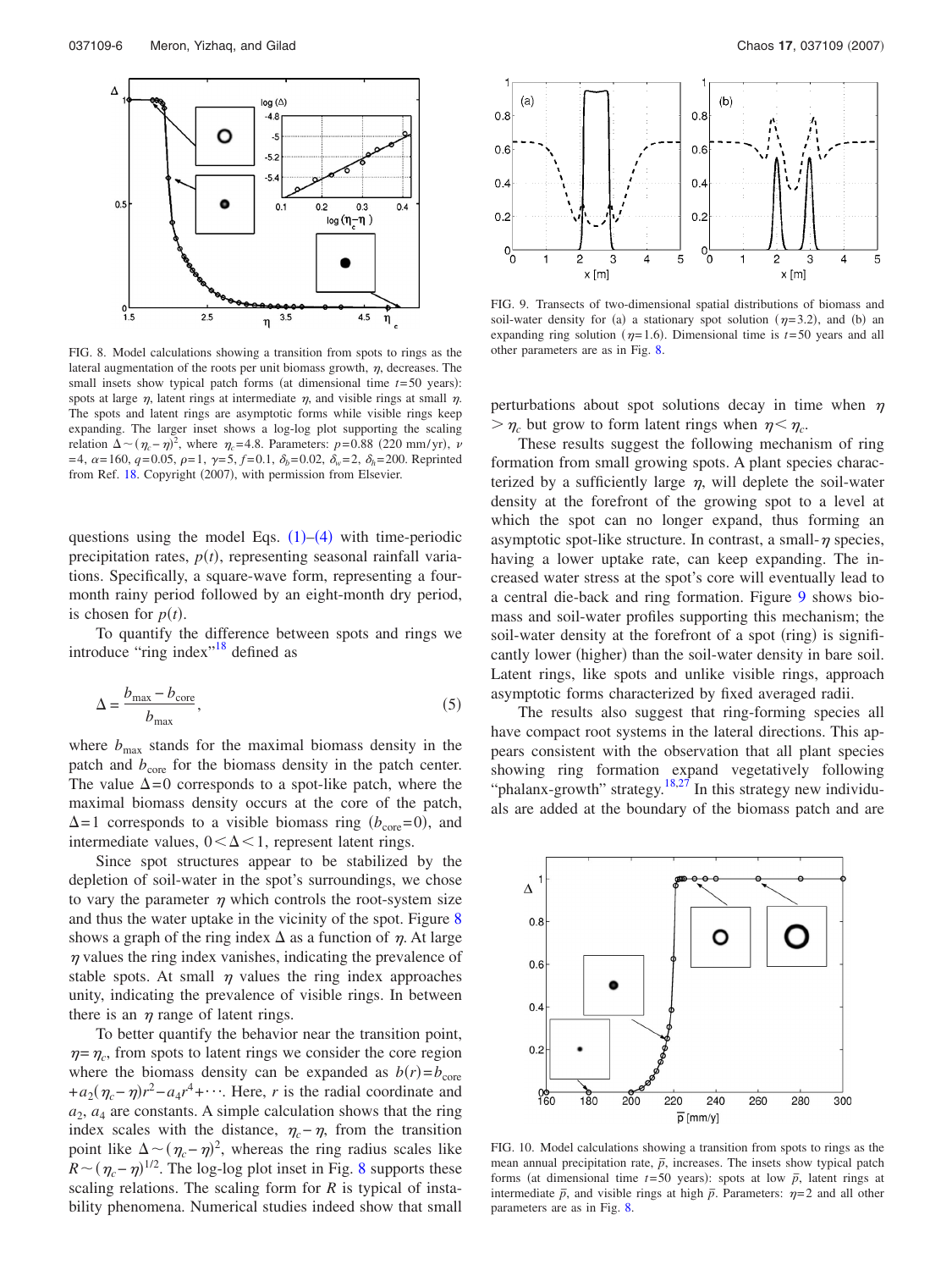<span id="page-6-0"></span>

FIG. 11. Development of crescent patch forms on hill slopes. Snapshots of model simulations showing an initial spot evolving to form a crescent-like patch slowly migrating uphill. The times correspond to 2.5 yr (a), 15.5 yr (b), 22.5 yr (c), 30.5 yr (d), 37.5 yr (e), 49.5 yr (f). Parameters:  $\eta = 1.9$ , slope $=2^{\circ}$  and all other parameters are the same as in Fig. [8.](#page-5-0)

connected to the clone by very short stems. This spatial expansion strategy results in highly dense patches of individuals whose roots are laterally confined.

For a given ring-forming species, characterized by some  $\eta$  value smaller that  $\eta_c$ , decreasing the mean annual precipitation rate  $\bar{p}$ , should result in the formation of a stable spot structure. This is because the soil-water density in the neighborhood of a small growing spot can drop below the level needed for its further expansion. As Fig. [10](#page-5-2) demonstrates, a transition from rings to spots does occur by decreasing  $\bar{p}$ . Increasing the parameter *f* has a similar effect; higher *f* values imply higher infiltration rates in bare soil and lesser amounts of surface water accumulating at the vegetation spot. The instability threshold,  $\eta_c$ , therefore depends on  $\bar{p}$ , *f* and other parameters affecting the level of soil-water at the forefront of a vegetation spot.

The studies described so far apply to plane topography  $(\nabla \zeta = 0)$ . On a slope spots destabilize to crescent-like patches migrating uphill as Fig. [11](#page-6-0) shows. The uphill part of the spot receives runoff generated by the large bare area uphill, while the downhill part receives a small amount of that runoff and loses runoff downhill. As a result the spot expands in the uphill direction and retreats in the downhill direction, forming a crescent patch form. Figure [12](#page-6-1) shows a crescent patch form of *Asphodelus ramosus* on a slope observed in the northern Negev.

<span id="page-6-1"></span>

FIG. 12. A crescent-like patch of *Asphodelus ramosus* on a slope observed in the northern Negev (200 mm/yr). Typical patches are 20 cm long.

# **VI. ECOLOGICAL IMPLICATIONS**

The studies of localized structures described in the previous sections have significant ecological implications in terms of habitat creation, by redistribution of the water resource, and in terms of resilience to environmental changes and disturbances, such as droughts and grazing. We briefly discuss these implications in the context of three topics of high current interest in ecology: facilitation by ecosystem engineers, species diversity along environmental gradients, and desertification.

## **A. Facilitation by ecosystem engineers**

Plants are strongly affected by their physical (abiotic) environments, which determine the availability of crucial resources such as water, nutrients, and light. Plants also modify their abiotic environments, e.g., by soil-water uptake, nutrient consumption, shading of sunlight, or by changing infiltration rates. Some plant species, however, have more pronounced and significant effects on their abiotic environments than others. These species deserve special attention because of their potential ability to facilitate the growth of other species and thereby change species composition and richness. Species of this kind are often called "ecosystem engineers."<sup>28-31</sup>

In the context of dryland vegetation, ecosystem engineering is realized by the ability of woody plant species, such as certain shrubs, to concentrate the water resource in the vegetation patches they form. The significantly higher soil-water densities in these patches as compared with the density in the surrounding bare soil provide habitats for herbaceous species that cannot tolerate the water stress in bare soil.

The results shown in Fig. [4](#page-3-1) point towards a plant trait that strongly affects the engineering capacity: the rootsystem augmentation in response to biomass growth, quantified by  $\eta$ . Plant species with smaller  $\eta$  concentrate more water and therefore are better ecosystem engineers. Figure [6](#page-4-1) shows that a given ecosystem engineer may lose its engineering capacity when the precipitation rate  $p$  is increased, and Fig. [5](#page-4-0) shows that the engineering capacity can be lost as a result of crust disturbances which increase the infiltration rate in bare soil (by increasing  $f$ ).

All these factors, controlled by  $\eta$ ,  $p$ ,  $f$ , affect ecosystem engineering by changing the relative strengths of the infiltration and uptake processes. Dominance of the former favors water concentration and positive engineering whereas dominance of the latter favors water depletion and negative engineering.<sup>32</sup> Larger  $\eta$  values increase the water uptake process by extending the root system and therefore leads to negative engineering. Higher precipitation rates, *p*, significantly increase the patch size and therefore the number of individuals taking up water. The infiltration rate, on the other hand, increases only slightly, despite the increase of the biomass density, because of the weak biomass dependence of the infiltration rate at high biomass densities (see Fig. [1](#page-1-3)). As a result, increasing *p* tilts the water balance towards water uptake and negative engineering. Finally, higher *f* values increase the infiltration rate in bare soil and consequently re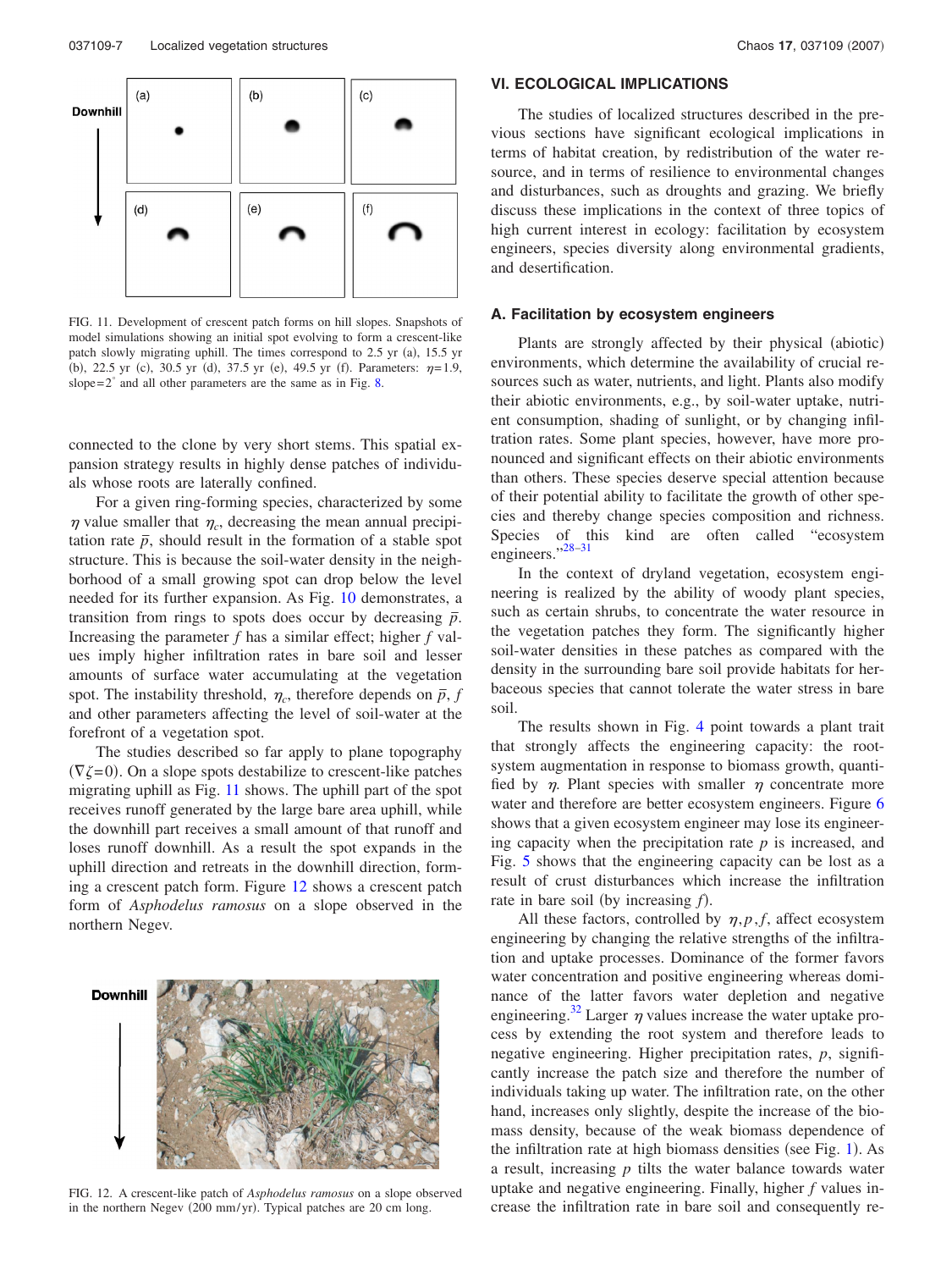duce the flow of surface water into engineer's patches. As a result, the amount of surface water infiltrating into the soil within a patch decreases, which tilts the water balance towards negative engineering.

Crossovers from negative to positive engineering, or from competitive to facilitative interactions, in woodyherbaceous systems have recently been observed in field studies along rainfall gradients. $33,34$  $33,34$ 

## **B. Species diversity along environmental gradients**

The dominant plant life-forms in drylands are woody and herbaceous vegetation. Because of water limitation typical landscapes are mosaics of woody patches and open nonwoody areas. Species diversity studies mostly focus on the herbaceous life form that can reside both in the woody patches and in the open areas, depending on the environmental conditions and the engineering capacity of the woody species.

The results presented in Fig. [6](#page-4-1) suggest that at high precipitation rates herbaceous species will mostly occupy the open areas because the soil-water density there is higher than in woody patches, and can be above the tolerance limit to water stress. In contrast, at low precipitation rates herbaceous species may not tolerate the water stress in the open areas and will mostly reside in the mesic woody patches. This implies that species richness may not necessarily decline along the rainfall gradient, but species composition is expected to change because of the different environments woody patches and open areas provide. Shading-sensitive herbaceous species that occupy the open areas in high rainfall regions may disappear in low rainfall regions because the only areas that are mesic enough are the woody patches which block sunlight. In contrast, grazing-sensitive species that cannot tolerate the grazing stress in the open areas of high rainfall regions can colonize the woody patches in low rainfall regions because of the protection they provide. A recent study of a two-species version of the model equations, describing a woody-herbaceous system, confirms these expectations.<sup>35</sup>

The results presented in Fig. [5](#page-4-0) suggest that gradients of soil conditions resulting in different infiltration rates can also affect species richness and/or composition. Regions subjected to grazing activity, for example, will suffer from broken soil-crust and consequently will experience higher infiltration rates (higher  $f$  values) in the open areas. While woody patches in undisturbed regions may show ring-like water distributions (Fig.  $5$ ,  $f=0.04$ ), patches in moderately disturbed regions (Fig.  $5$ ,  $f=0.12$ ) can show spot-like distributions. Thus, shading-sensitive species that cannot grow under the woody canopies in moderately disturbed regions, may appear at the peripheries of woody patches in undisturbed regions, where the soil-water density reaches its maximal value. In contrast, grazing-sensitive species that can grow under the woody canopies in moderately disturbed regions, may not be able to grow in undisturbed regions. Patches in highly disturbed regions (Fig.  $5, f=0.48$  $5, f=0.48$ ) may show no water concentration, and herbaceous vegetation may not grow at all.

The formation of biomass ring structures may have additional effects on species composition and richness, but we are not aware of empirical studies addressing this question.

#### **C. Desertification**

Desertification is defined as an irreversible decrease in biological productivity induced by an environmental change, and is captured by the model in bistability ranges of bare-soil and vegetation-pattern states, which are also the ranges where localized structures appear. One scenario of a desertification process is illustrated in Fig.  $2<sup>5</sup>$  $2<sup>5</sup>$  $2<sup>5</sup>$  A precipitation downshift to values below the threshold  $p_0$  can induce a transition from the spot-pattern state,  $S$ , to the bare-soil state,  $B$ , because the former no longer exists at these precipitation values (see arrow in Fig.  $2$ ). The transition is irreversible because the bare-soil state remains stable even when the precipitation rate resumes its original value. Transitions of this kind are often referred to as "catastrophic regime shifts."<sup>14,[36](#page-8-28)</sup> The same scenario represents desertification due to overgrazing, for grazing in the model is captured by the biomass-loss rate, *M*, which is inversely proportional to the dimensionless precipitation parameter  $p$  (see Table [I](#page-1-1)).

Another scenario of desertification is illustrated in Fig. [5](#page-4-0) with a species having low tolerance to water stress  $(\eta=2)$ . A crust-removal disturbance that increases *f* beyond the threshold  $f_c$  results in a transition to the bare-soil state (because of the increased infiltration in bare soil and the corresponding decrease in surface water accumulating at the vegetation patch). The transition is irreversible because the bare-soil state remains stable even when the crust recovers.

## **VII. CONCLUSION**

The model Eqs.  $(1)$  $(1)$  $(1)$ – $(4)$  $(4)$  $(4)$  and their extension to multispecies plant communities<sup>35</sup> provide a theoretical platform for studying a variety of problems related to the patchiness, resilience, and diversity of dryland vegetation. A few such problems have been addressed in this paper, including (i) biomass-water relationships in spot-like vegetation patches, (ii) formation mechanisms of ringlike and crescent-like vegetation patches, (iii) resilience of vegetation patches to disturbances and precipitation downshifts, (iv) conditions for ecosystem engineering by plants, and (v) transitions from negative to positive engineering along environmental gradients and the implications to species-diversity change.

The results of these studies are consistent with field observations of transitions from competition to facilitation in woody-herbaceous systems along rainfall gradients,  $33,34$  $33,34$  with field observations of spot, ring, and crescent-like patches, and with the observation that rings in nature are formed by dense clonal plants. Theoretical results obtained with the same model equations for extended vegetation states $9-11$  are also consistent with available field observations.<sup>13-15</sup> However, careful attempts to test theoretical predictions in controlled laboratory experiments are still scarce.<sup>18</sup> In particular, more effort is needed to resolve the soil-water distributions in vegetation patches, and to study their relations to the aboveground biomass distributions as the patches evolve in time, and under different environmental conditions.<sup>17</sup>